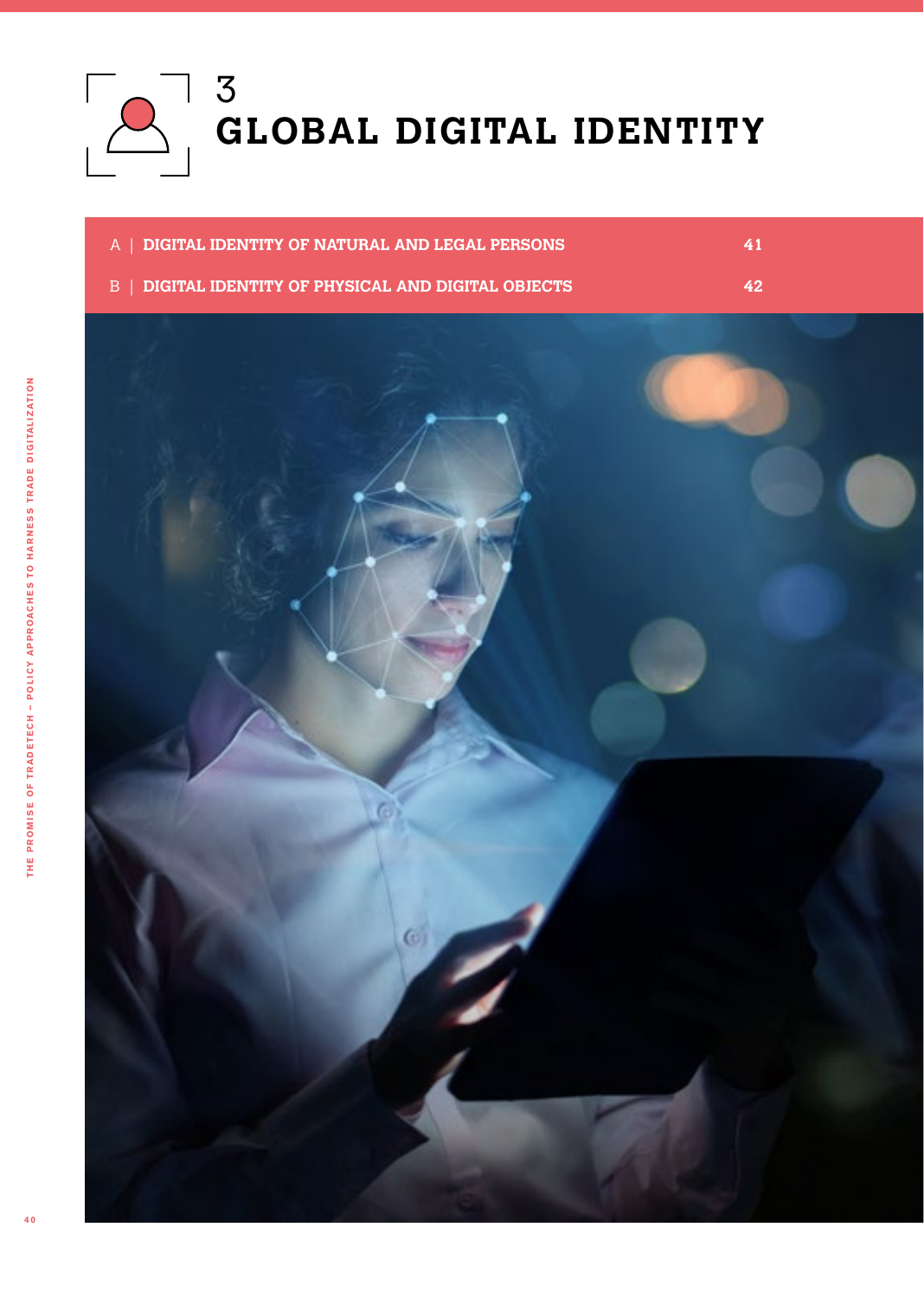Identity and trust lie at the core of each trade interaction. As global value chains become increasingly digital, organizations need to ensure that they can trust the digital identity of legal and physical persons**1** or products they deal with, and can efficiently link that digital identity with a real organization, specific product or device (see Box 17).

This process of dynamically verifying counterparts is a critical step in onboarding suppliers and establishing trust in trade (World Economic Forum, 2019). The global nature of value chains requires a global approach to digital identities to avoid creating digital identity silos.

### A | **DIGITAL IDENTITY OF NATURAL AND LEGAL PERSONS**



Accessing reliable information in order to verify a party's identity is a critical step for a wide range of international trade transactions and processes, including, *inter alia*: contract formation;

exchange of data and e-documents; onboarding of new suppliers and partners; social and environmental compliance; know-your-customer processes; antimoney-laundering processes; counter-terrorist financing; ultimate-beneficial-owner processes; and customs clearance.

Both public and industry actors have developed digital identity systems for entities to help to identify the supply chain actors involved and gain insights into from whom the data message has originated. However, these systems are often sector-specific (e.g. customs, financial companies, business registration).

#### BOX 17 **DIGITAL IDENTITY**

A digital identity comprises attributes and identifiers, just as in the physical world. It is a digital representation of the information known about a specific individual, group, organization or product.

A digital identity ensures that you know with whom you are interacting and thereby fosters trust throughout supply chains. It involves authentication ("Who are you?") and authorization ("What are you allowed to do?") processes. The concept of digital identity can apply to natural and legal persons, as well as physical and digital objects.

Hence, an entity's digital identity is traditionally held in different registries and is generally not recognized outside its system and across borders. For instance:

- **The World Customs Organization (WCO), in** collaboration with customs authorities and industry stakeholders, developed technical standards and guidance for establishing the trade identification number, which is commonly used by customs authorities to identify authorized economic operators (AEO). AEO programmes are trusted traders' schemes which aim at securing global supply chains and facilitating customs processes for companies deemed trustworthy.
- **The Global Legal Entity Identifier was established in** 2011 by the G20 in the wake of the financial crisis, with oversight provided by the Financial Stability Board. Now administered by the Global Legal Entity Identifier Foundation, the legal entity identifier (LEI) is a 20-digit code based on ISO 17442:2020**<sup>2</sup>** standards, which provides a unique identification to participating parties (see Box 18).
- **Business at OECD and the B20 Saudi Arabia** Secretariat submitted a joint proposal to the G20 on a global value chain passport.**3** The passport aims at proving that an entity complies with relevant financial regulations and requirements, thereby avoiding the burden of having to prove identity multiple times across borders.
- **Industry stakeholders have also developed their** own initiatives. The Data Universal Numbering System (DUNS) is a proprietary system developed and managed by Dun & Bradstreet, which assigns a unique numeric identifier (a DUNS number) to a single business entity. Global Location Number (GLN) is managed by GS1 and enables organizations (i.e. business entities) and their subgroups (i.e. departments, divisions) to be able to identify themselves anywhere in the world by using an unambiguous, globally unique identifier that can be safely used by any other organization in the world. GLNs are currently used by millions of organizations in various sectors.

"Blockchain and DLT bring a new dimension to digital identities, allowing physical and legal persons to manage their own identity."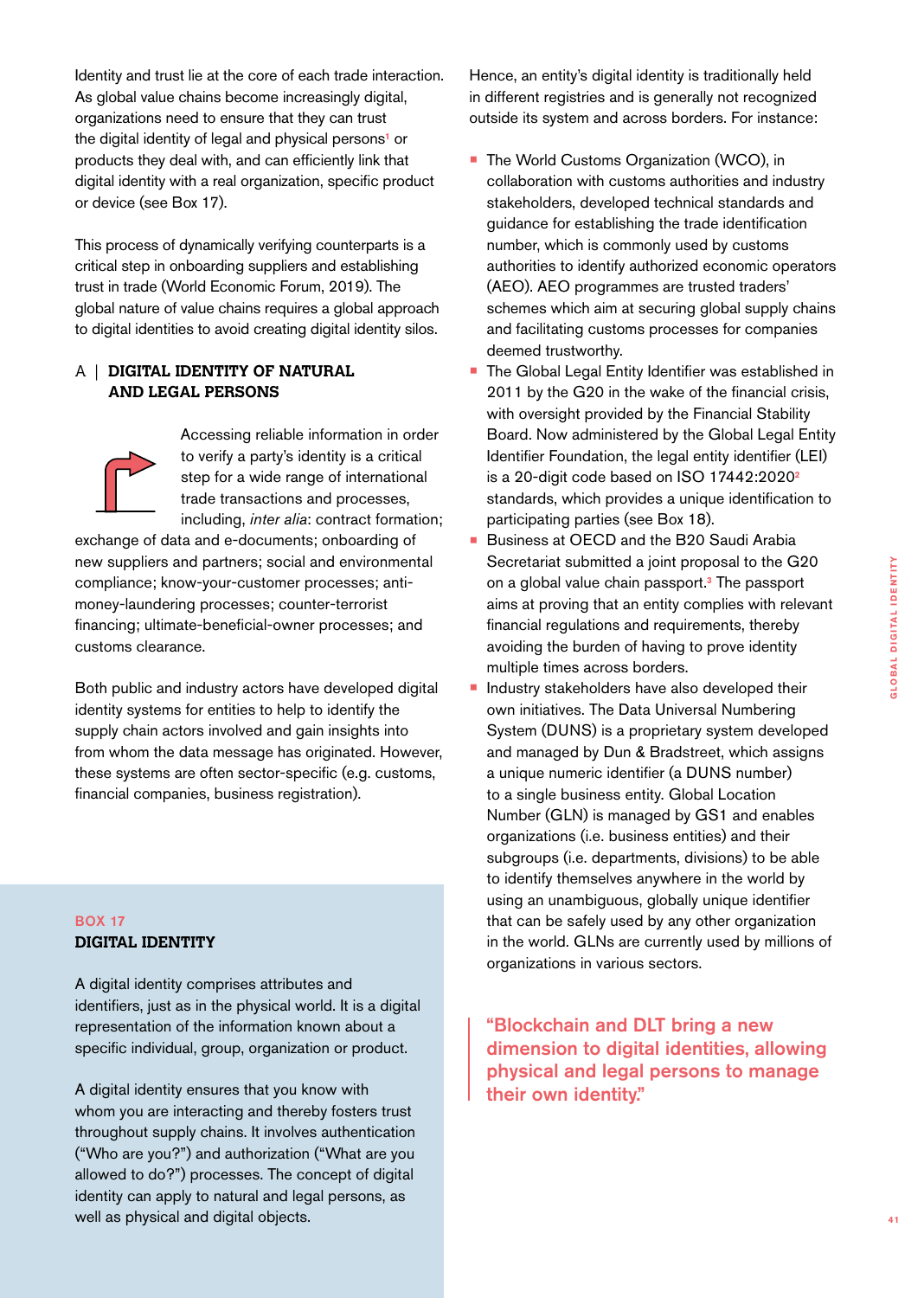#### BOX 18 **LEGAL ENTITY IDENTIFIER**

Each LEI contains information about the company – "who is who", "who owns whom" and soon "who owns what". A uniform global LEI system will make it easier to identify legal entities and to verify their status. Global adoption of LEIs would help banks:

- **to conduct know-your-customer due diligence;**
- **to mitigate the risk of correspondent bank** relationships being cut (i.e. de-risking – an action observed by banks in many regions today);
- to increase access to finance for small business in emerging markets by easing the flow of reliable information about small companies;
- **to promote the development of emergent** technologies such as blockchain, thereby reducing costs.

Without a unique and globally harmonized identifier, finding information about a small business in a sea of metadata is difficult, if not impossible (Patel and Ganne, 2021). LEIs make this process workable and help to realize the potential of financial technology to make finance more accessible. LEIs can drive more transparency and underpin the promise of financial technology to deliver greater inclusion of small businesses in the global economy. However, adoption of LEIs remains limited. By the end of 2020, only 1.8 million companies in over 250 jurisdictions had acquired an LEI. In order to encourage adoption, the ICC has recently established a working group on mass LEI adoption.

Blockchain and DLT bring a new dimension to digital identities, i.e. decentralized identity systems (see Box 19 for a description of the various types of digital identity systems). Systems based on blockchain allow physical and legal persons to manage their own identity (i.e. self-sovereign identity). These decentralized systems enable companies to limit the sharing of identity data to what is strictly necessary for the provision of a service or for the access to goods and online public and private services.

Various decentralized identity systems are already in production, although they currently have limited commercial use. The Sovrin Network, for example, is a public-permissioned blockchain designed to support self-sovereign identity and verifiable claims, and is used by the British Colombia and Ontario's Verifiable Organizations Network.

Despite their usefulness in fostering transparency and trust throughout supply chains, the number of identities and the commercial costs to manage them increase as companies reach foreign markets. Existing identity silos make supply chains less efficient and agile and may be challenging for small business to handle, as they do not have the resources to deal with multiple systems. Global alignment on what attributes matter and constitute an identity is needed to promote mutual recognition and to break existing silos.

### B | **DIGITAL IDENTITY OF PHYSICAL AND DIGITAL OBJECTS**



Traceability is the ability to identify and trace the history, distribution, location and use of containers, consignments, shipments and products from end to end. It enhances planning and risk

management, and the greater transparency that this brings to supply chains' operations can play a key role in mitigating the impact of supply chain disruptions, such as those experienced during the COVID-19 pandemic.

Traceability of sustainability credentials can also provide greater insight into the environmental footprint and social impacts of final and intermediate goods in global value chains. Increasingly, governments require companies to ensure that their products be produced according to minimum standards (e.g. legally logged timber, legal employment). Governments may deny the entry of goods which fail to meet requirements.

Traceability and transparency can make it easier and cheaper to show both regulatory conformance and that production standards meet the expectations of customers (e.g. organic methods, environmentally friendly goods, fair wages). This requirement is increasingly reflected in intergovernmental initiatives, such as the United Nations Economic Commission for Europe (UNECE) and the United Nations Centre for Trade Facilitation and Electronic Business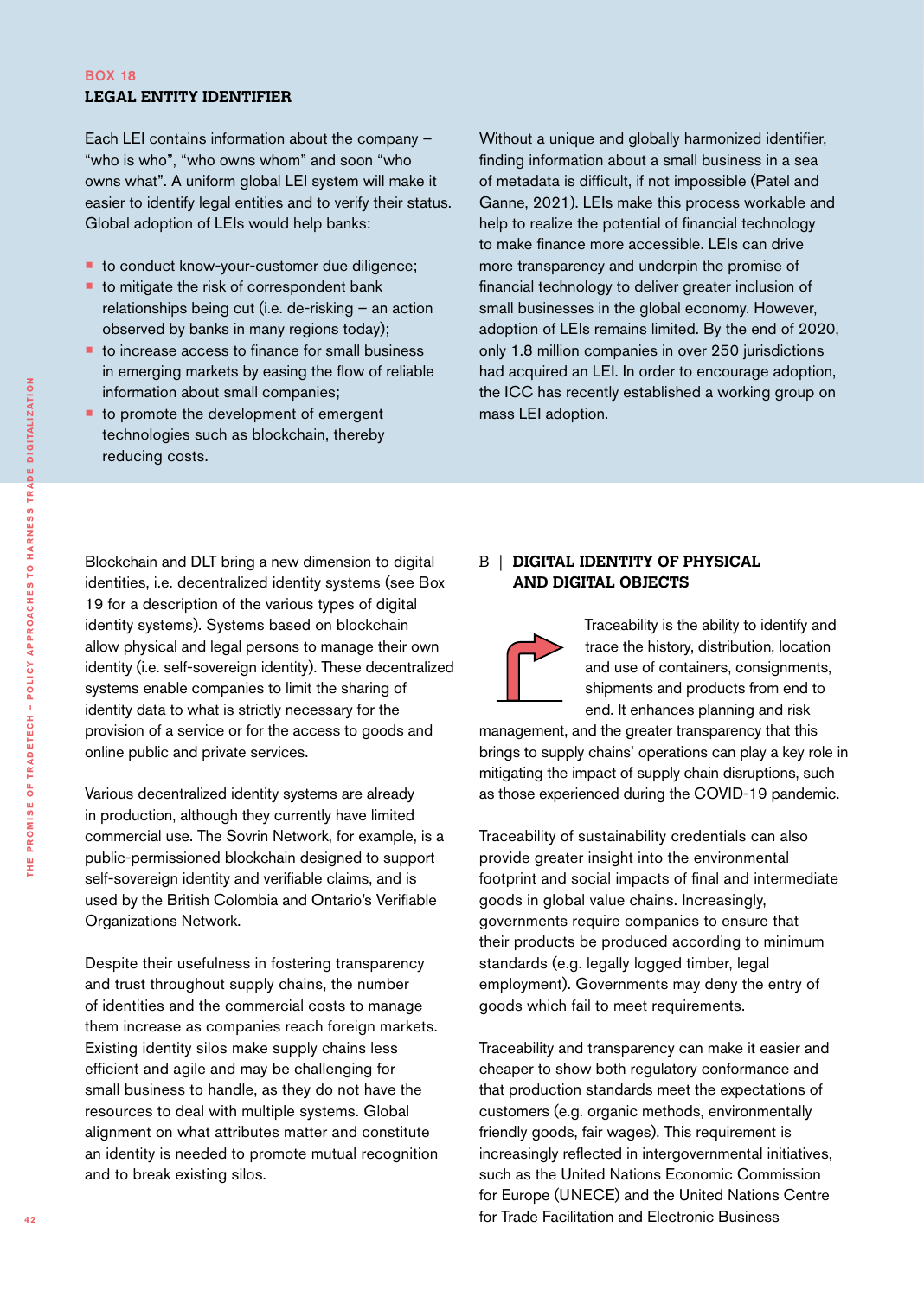

### BOX 19 **DIGITAL IDENTITY SYSTEMS**

Digital identity systems typically fall into three types:

- **•** centralized: one entity manages identities centrally;
- **•** federated: users can use the same verification method for access to various applications;
- decentralized: users manage their own identity (i.e. self-sovereign identity).

The difference between the types is who controls the identity — an intermediary or the physical or legal person itself. Each type has a fundamental structure that sets them apart, with implications for adoption and trust levels, and advantages and challenges for users.

(UN/CEFACT) initiative Enhancing Traceability and Transparency for Sustainable Value Chains in the Garment and Footwear Sector (see Box 20). With the rapid growth of online trading, correctly identifying products and accurately providing all the relevant information online are vital for consumer confidence and brand reputation. Traceability can also help to monitor the lifecycle of a product with a view to reducing fraud and theft or to assessing its contribution to a global circular economy.

TradeTech opens new opportunities to identify and track physical and digital objects. For instance, IoT devices can collect and monitor information in real-time. According to experts, around 20 per cent of cargo now has a device attached for tracking international shipping, collecting diverse information (e.g. location, temperature, speed, humidity) and even estimated time of arrival.

The use of blockchain and DLT to store IoT data guarantees the quasi-immutability of the data, thereby fostering trust in supply chains. Used on its own, blockchain makes it possible to track transactions recorded on the ledger in a highly secure environment. AI can be used to optimize inventory management systems by estimating orders, thereby avoiding inventory over or under-stocking as well as missed responses to trends.

Various object identification systems exist,**4** and stakeholders have developed proprietary databases, "Integrating multiple identities and attributes from different sources about a given product can improve traceability."

with both public and private records, that contain a product history in digital form. However, existing systems and proprietary ledgers are not always compatible. Objects traced can thus have multiple identities stored in different places, creating redundancy and high frictional costs for reconciliation and verification of disparate identities. Because product classification is a manual process even among very large global companies, it is a constant source of risk and complexity for trade teams, and dealing with multiple countries intensifies the complexities and manual burden.

The lack of consistent identification and traceability of objects significantly limits the potential of traceability and automatic tracking from one end of the supply chain to the other. Integrating multiple identities and attributes from different sources about a given product can improve traceability.

In addition to enhanced transparency of sustainable practices of stakeholders involved in international trade the "use of industry standards leads to better supply chain outcomes for all stakeholders such as improved product traceability and visibility across international borders; seamless sharing of regulatory documents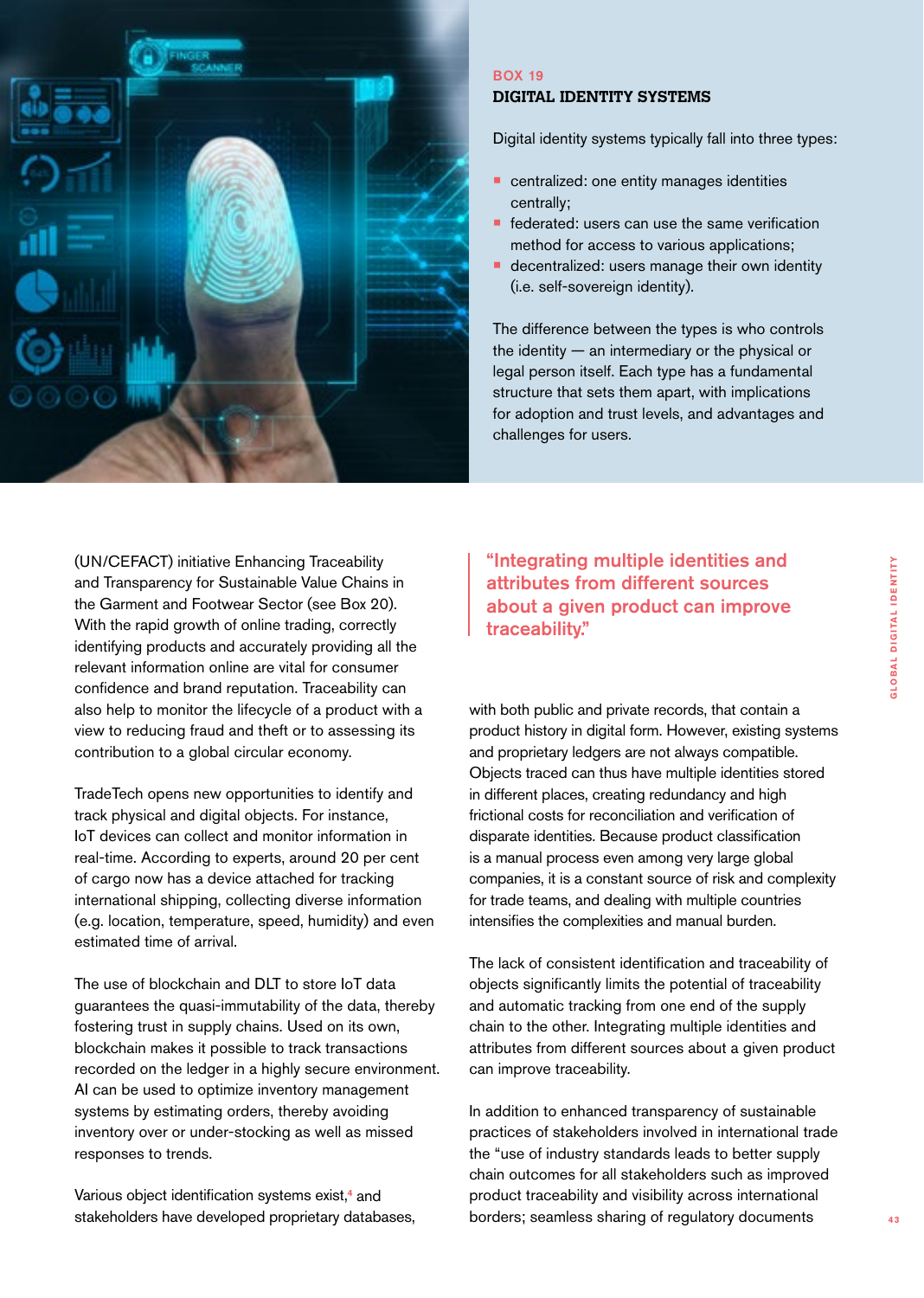### UNECE Blockchain Pilot for Traceability and Due Diligence in Cotton Value Chains\*

Traceability and transparency in the garment and footwear sector have become a priority for consumers, governments and the industry due to the environmental footprint and social impacts resulting from decades of unsustainable consumption and production practices. In 2020, UNECE launched a pilot project to develop a blockchain system for traceability and due diligence in the cotton value chain, from field to shelf. The pilot aims to provide governments and companies with a set of tools to advance traceability, transparency and sustainability in this industry and to support the identification and coding of the key data to assess the sustainability performance of products, processes and facilities.

The pilot tests a selected set of sustainability claims, identified jointly with partners, which concern origin, content (organic and recycled), use of chemicals, and compliance with due diligence requirements. Partners have also been asked:

- To identify those products and materials (traceable assets) to which one or more of the selected sustainability claims should be applied;
- **To collect and exchange relevant information** and documents with business partners (e.g. shipping documents, delivery notes, invoices) and sustainability certificates and inspection reports that are collected at relevant nodes of the value chain.

Traceability is ensured by the application of DNA markers. A public, permissionless, Ethereum blockchain, which allows for the running of smart contracts, is used to increase the trustworthiness of the data as well as the connectivity, cost-efficiency, scalability and transferability of the solution. Later, the transfer of data from existing systems will be allowed through an application programming interface (API). The following considerations and recommendations are emerging from the ongoing implementation of the pilot:

- Need for an enabling environment for engagement and collaboration of all upstream and downstream value chain actors;
- **Tailored policy and regulations which reference** standards for data interoperability and take into account other evolving technologies (i.e. AI, IoT, big data and cloud computing);
- Open source, inclusive solutions and capacity-building for scaling up, particularly with small business;
- Support of frameworks for data security, privacy and governance as preconditions for accelerating adoption;
- Data models for inspection reports, certificates and credentials based on international standards for information exchange (e.g. UN/CEFACT e-business standards).

#### Naveo – Navigation and Geocoding Technologies Ltd\*\*

Naveo's platform, used by around 300 corporate clients in Africa and the Indian Ocean region, tracks fleets by capturing GPS locations, fuel tank levels, speed and engine status, among other sensitive vehicle-related information. Thermal sensors installed on vehicles monitor refrigerators transporting foodstuffs and medicines to alert any sudden rise in temperature. The data captured through IoT devices are sent in real-time to cloud databases. The model mines data along food supply chains, from farms and distributors to markets, such as the condition of vehicles, fuel consumption, the behaviour of drivers as well as recommendations for optimizing road routes. These analytics help businesses to be more productive and save money through the efficient use of transportation resources.

### Other traceability initiatives

There are many initiatives to track the provenance of products, assert ethical, social or environmental claims, track counterfeit products or reduce supply-chain inefficiencies. Some companies active in this field include:

- **Provenance, which has carried out several projects in** the food and drinks and beauty and fashion sectors to assert the sustainable provenance of goods;
- **Everledger, which tracks the movement of diamonds** from mines to shores;
- Agridigital and Agriledger, which help agricultural businesses to solve supply chain inefficiencies and to track the origin of their products;
- **Cardano, which works with a small Georgian** winemaker (Baia's Wine) to enable end-to-end supply chain traceability for their organic wines;
- Minehub and Minespider, which use blockchain for traceability and responsible mining and mineral supply chains;
- **Blockverify and Blockpharma, which help to fight** counterfeit in pharmaceuticals and other sectors.

<sup>\*</sup> See [https://unece.org/trade/traceability-sustainable-garment-and](https://unece.org/trade/traceability-sustainable-garment-and-footwear)footwear.

<sup>\*\*</sup> See [https://www.naveo.mu/en/home.](https://naveo.mu/home)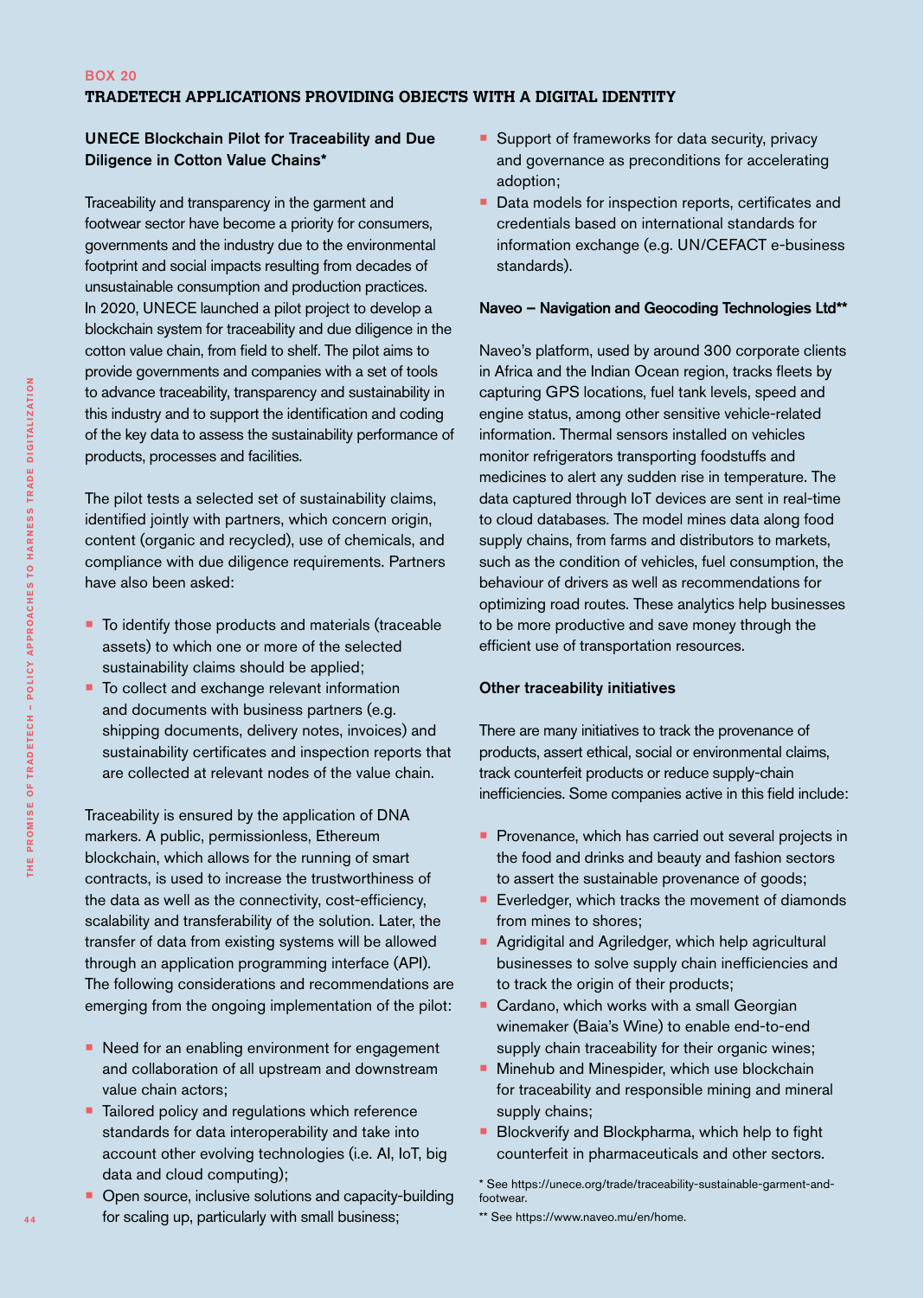and data accurately determining jurisdiction and risk profile for each product; and enhanced consumer safety related to unsafe, recalled or counterfeit products."**<sup>5</sup>**

Moreover, these product identification systems could be linked to product classification systems, such as Harmonized System (HS) codes, to enhance transparency of supply chains and help to increase border efficiency (see Box 21). However, digital identity of objects is not sufficient to support end-toend traceability. Another issue mentioned by experts is the uneven customs treatment of IoT devices (see Box 22).

There is an urgent need for international alignment to break existing digital identity siloes. Some international initiatives are emerging to try and address this issue. The draft UNCITRAL Model Law on the Use and Cross-border Recognition of Identity Management and Trust Services accommodates different levels of reliability.

## "There is an urgent need for international alignment to break existing digital identity siloes."

The governments of some EU member States (Finland, Germany, Spain), Canada (British Columbia, Ontario) and Latin America have also announced a digital identity wallet to link national digital identities with proof of other personal attributes (e.g. driving licences, diplomas, bank accounts) so that individuals and companies can prove their identity by using one single platform.**<sup>6</sup>**

Industry is also working towards interoperable digital identity systems. The World Wide Web Consortium (W3C) has developed the Verifiable Credentials (VC) Data Mode and Decentralized Identifiers (DIDs) protocol to provide a standard way to express

# BOX 21

### **PRODUCT IDENTIFICATION AND CLASSIFICATION**

The GS1 Global Product Classification (GPC) coding system and the Global Trade Item Number (GTIN, also known as UPC, EAN, SKU number, barcode number) are widely used in business to business exchanges to verify product data, including country of origin, product type and content, among other things. The GTIN uniquely identifies products both online and in-store, and border agencies are increasingly requiring traders to provide GTINs in addition to HS codes.

Linking global product identification systems, such as GPC and GTIN, and HS codes could prove very powerful and provide the global trading system with more information about products moving across borders and with new functionalities. It could simplify processes for economic operators, since the data from their systems would be recorded only once and eliminate (or significantly reduce) the need for a one-off manual data input.

*Source*: See https://www.unescap.org/sites/default/ files/113[%20Final-Team%20Patrik%20Jonasson-GS1.pdf.](https://www.unescap.org/sites/default/files/113%20Final-Team%20Patrik%20Jonasson-GS1.pdf)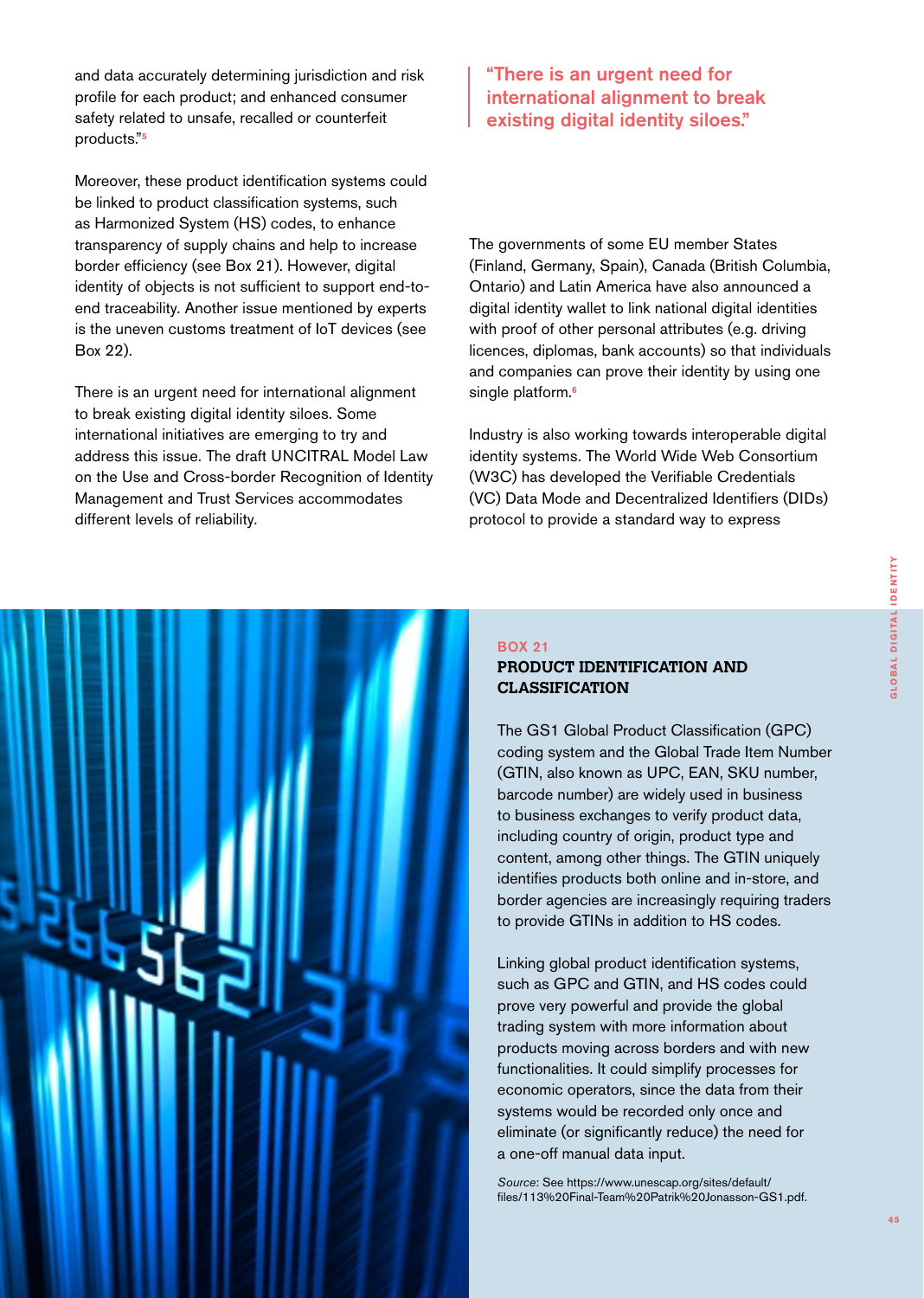

# BOX 22

### **UNEVEN CUSTOMS TREATMENT OF IOT DEVICES**

In many countries, customs authorities treat the IoT device used in a container as a definite import (instead of temporary or in transit), and thereby impose duties or delay the release of the IoT device, even though the device is to be used in subsequent shipments and will eventually leave the country. Custom duties applied could be substantial considering the value of the devices themselves.

In many cases, these additional costs force companies to either store a large number of IoT devices to mitigate customs delays or risk not attaching IoT devices to cargo, ultimately harming companies' abilities to market IoT devices and to deploy transparency and security solutions for international trade. The use of a common temporary import regime, or transit regime, could encourage the re-usability of IoT devices, which are often discarded after one use in the destination market.

Diverging customs treatment of IoT devices undermines traceability, efficiency, safety and security of supply chains.

identity credentials online for any subject (i.e. person, company, physical or digital good or document). W3C provides standardized components constituting a verifiable credential (i.e. identity of an issuer) and a verifiable presentation (i.e. data shared with a verifier). These W3C credentials are used by both public and private stakeholders. For instance, the United States Department of Homeland Security is funding the development of DID-based verifiable credentials as a standard the United States Customs and Border Protection service can use for supply chain verification in response to the COVID-19 crisis. DID-based decentralized digital credentials are also being used by the IATA in relation to COVID-19 digital health passes. An important and business-friendly feature of the DID/VC technology stack is "selective disclosure", which is that a holder of a credential can choose to only disclose selected data to a recipient and select different data from the same credential to disclose to a different recipient.

Trade agreements have thus far focused on the identification of a person in the context of e-signatures and have largely disregarded the broader issue of digital identity of persons. With respect to identity of objects, trade agreements have focused on interoperability of product classification systems (e.g. HS codes) but disregarded interoperability of product identification systems